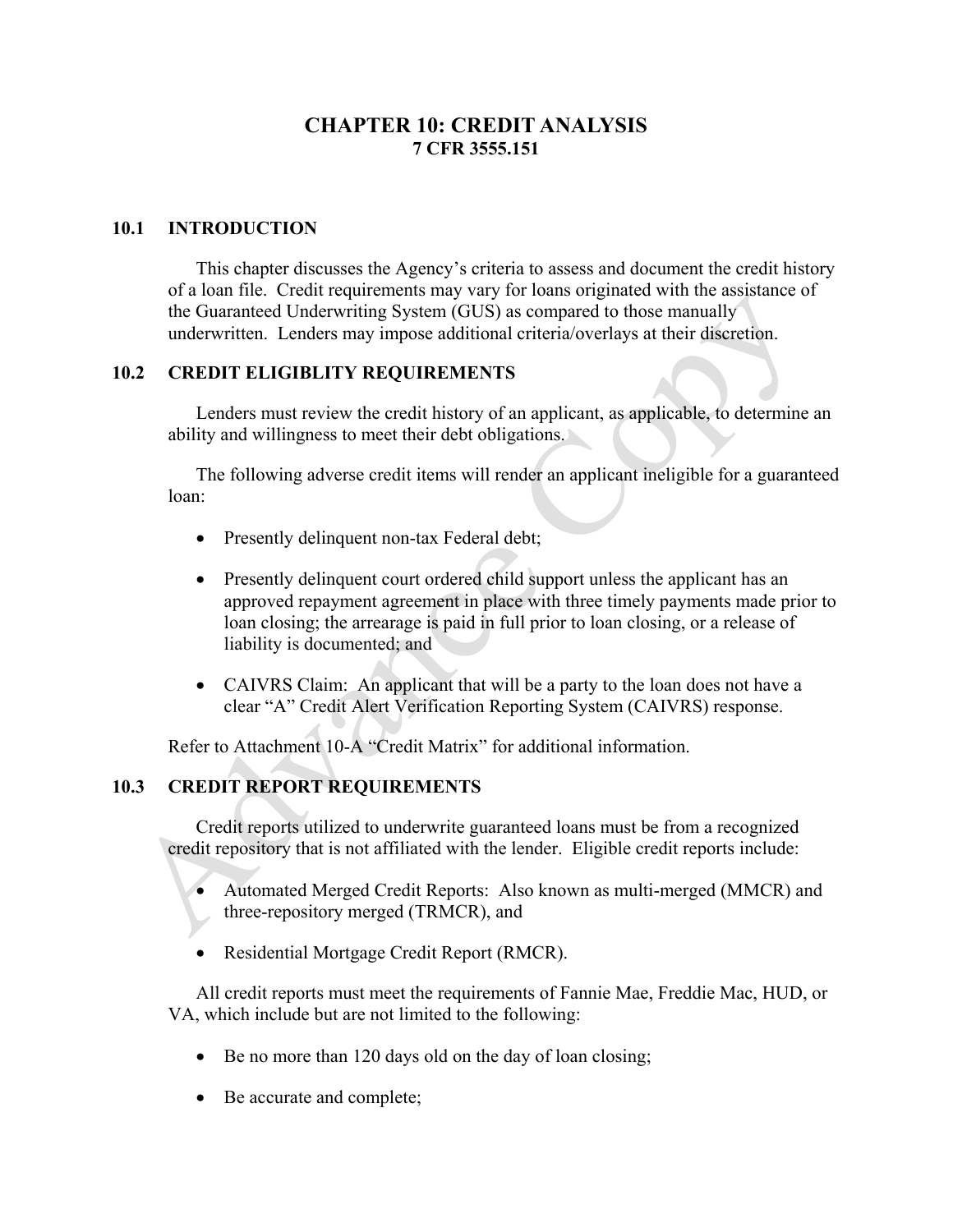- Provide an account of the credit history and public record information for each applicant who is a party to the note;
- Be submitted as an original document, either the original electronic version or the printed report delivered by the credit reporting agency;
- Have no whiteouts, erasures or alterations;
- Indicate the name and address of the consumer reporting agency;
- State the primary repository where specific information was pulled for each account listed; and
- Show the name of the party that ordered the report.

Lenders may follow credit repository guidelines, lending laws, etc. to determine if joint applicants must have separate credit reports. USDA does not require unmarried applicants to be on one credit report, loan application, Form RD 3555-21, etc. Applicants must ensure credit data frozen at any credit repository is made available.

## **10.4 CREDIT REPORT VERSIONS**

The following table lists credit scoring models that are recognized by the Agency's Guaranteed Underwriting System (GUS) and must also be used to manually underwrite guaranteed loans.

| <b>Scoring Model</b><br><b>Source</b> | <b>Description</b>                      | <b>Scoring Model Code</b> |
|---------------------------------------|-----------------------------------------|---------------------------|
| Experian                              | Experian/Fair Isaac risk Model v3       | 15                        |
| Experian                              | New Experian Fair Isaac Model (FICO II) | 6                         |
| Equifax                               | Beacon 5.0                              | 13                        |
| Equifax                               | Beacon 96                               | 3                         |
| Transunion                            | FICO Risk Score Classic (04)            | 14                        |
| Transunion                            | FICO® Risk Score, Classic (98)          | 9                         |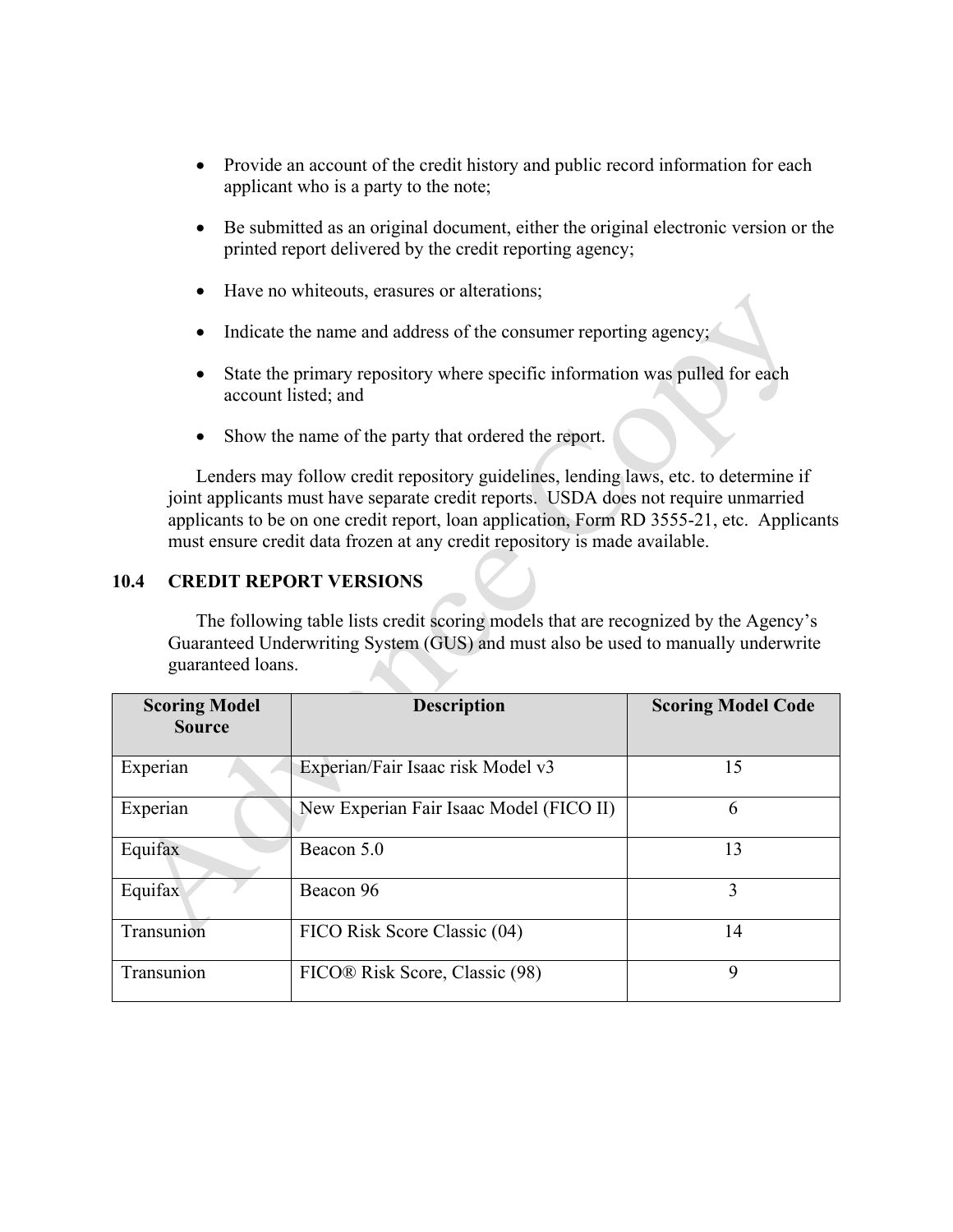HB-1-3555 Attachment 10-A Page 1 of 16

# **ATTACHMENT 10-A CREDIT MATRIX**

Credit guidance: 3555.151(i)

### **CREDIT ALERT VERIFICATION REPORTING SYSTEM (CAIVRS)**

CAIVRS is a Federal government wide repository to file and report delinquent and/or defaulted claims on individuals that were paid on their behalf.

CAIVRS may return the following results:

- A: Approved by CAIVRS (no issues exist)
- B: Multiple cases from one or more Federal agencies
- C: Claim filed
- D: Default on loan
- F: Foreclosure of loan
- J: Judgment filed

**An "A" response is the only acceptable result for an applicant to be eligible for a guaranteed loan.** 

## **CAIVRS in GUS:**

- GUS will automatically retrieve the CAIVRS response for each applicant when the Borrower application page is saved.
- If the CAIVRS system is unavailable at this time, the user may manually retrieve the CAIVRS on the Additional Data GUS application page.
- If GUS retrieves a CAIVRS response that is not an "A", the GUS response cannot be revised/overridden.

The lender must obtain evidence of an "A" CAIVRS response outside of GUS. This documentation must be uploaded as part of a complete loan application submission of the GUS application to USDA. USDA will retrieve and confirm an "A" CAIVRS response when the loan file is processed in the Agency's internal Guaranteed Loan System (GLS).

 Lenders must read all requirements of the final GUS Underwriting Findings Report to ensure applicable documentation is submitted to meet loan eligibility.

#### **Manually Submitted Files without GUS:**

 Lenders must obtain and document an eligible CAIVRS response and include this evidence in a complete loan submission to USDA.

#### **ALL GUARANTEED LOANS:**

CAIVRS is not the only source to report a delinquent Federal debt. A delinquent Federal debt identified on the credit report, public records, or equivalent, must be investigated by the lender to determine if the debt is valid, paid in full, or the creditor has issued a release of liability. An applicant with a delinquent non-tax Federal debt is ineligible for a guaranteed loan.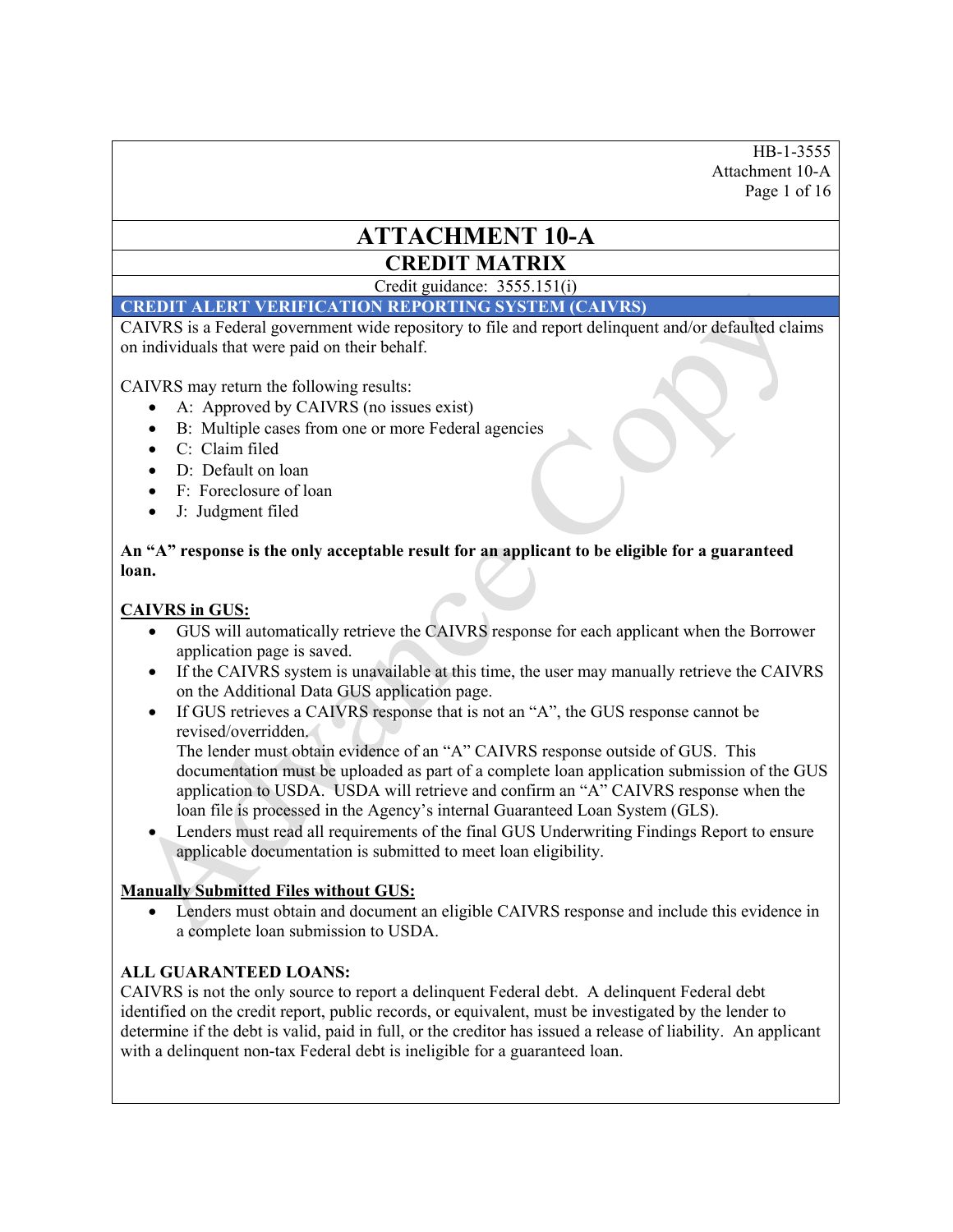HB-1-3555 Attachment 10-A Page 2 of 16

## **CREDIT SCORES AND VALIDATION**

A credit score is a statistical number that evaluates an applicant's creditworthiness based on their credit history. The credit score considers payment history, amounts owed, percentage of credit used, length of credit history, types of credit, and newly acquired credit.

## **GUS Loans:**

GUS will determine the acceptable credit score to be used for the underwriting recommendation for Accept, Refer, and Refer with Caution recommendations.

## **Manually Underwritten Loans without GUS:**

Lenders must select the middle of three scores, the lower of two (a repeating score may be used), or the single reported score. A credit report with no score must refer to non-traditional tradeline requirements.

## **Validate Credit Score - GUS Accept files:**

No credit score validation required.

## **Validate Credit Score - GUS Refer, Refer with Caution, and Manually Underwritten files:**

One applicant whose income and/or assets is used to originate the loan must have a validated credit score. This applicant must have two tradelines on the credit report that have been/were/are open for 12 months based on the date the account was opened as stated on the credit report. A validated score does not indicate the applicant has an acceptable credit history. A validated score confirms that one applicant has an eligible minimum credit history.

The following tradelines are eligible to validate the credit score and may be open, closed, and/or paid in full: loans (secured/unsecured), revolving accounts, installment loans, credit cards, collections, chargeoff accounts, deferred accounts, etc.

Lenders may use an authorized user account to validate the credit score when one of the following is met:

- The tradeline is owned by another applicant on the mortgage loan application;
- The owner of the tradeline is the spouse of the applicant; or
- The applicant can provide evidence that they have made payments on the account for the previous 12 months prior to loan application.

Public records (bankruptcy, foreclosure, tax liens, judgments, etc.), disputed accounts, court ordered debts, and self-reported accounts are ineligible tradelines for credit validation.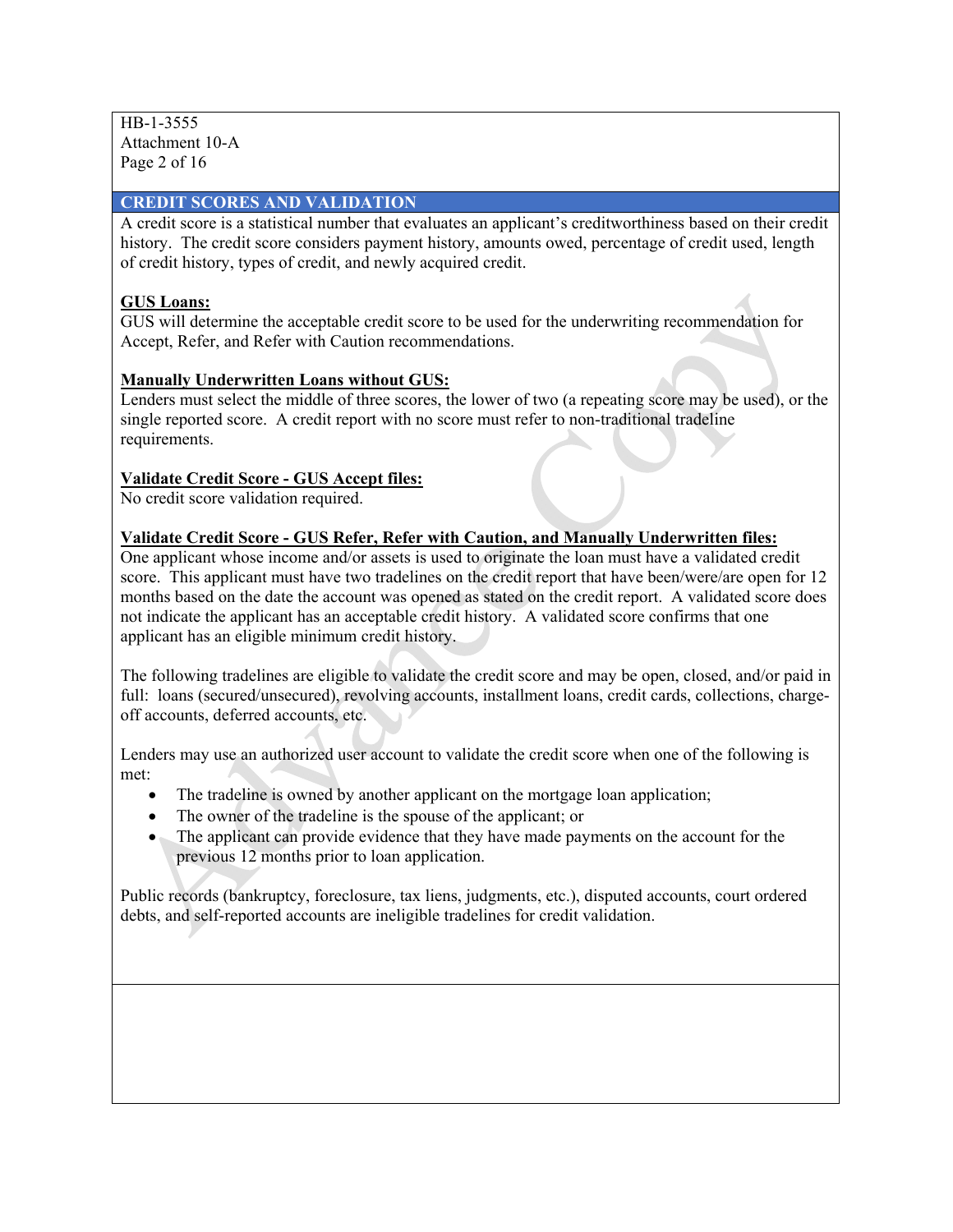HB-1-3555 Attachment 10-A Page 3 of 16

## **CREDIT SCORES AND VALIDATION (continued)**

Common Scenarios:

- A. Only one eligible tradeline on the credit report? Non-traditional tradelines may be verified to meet the cumulative tradeline number requirement.
- B. No eligible tradelines on the credit report? One applicant whose income or assets are used to underwrite the loan must have an eligible non-traditional credit history.

Refer to the Nontraditional credit section of this matrix for guidance.

GUS Refer, Refer with Caution, and manually underwritten files are not eligible for debt ratio exceptions if:

1. There is not one applicant with a validated score using traditional tradelines on the credit report, or

2. The file requires non-traditional credit tradelines.

# **CREDIT INQUIRES/RECENT DEBTS/UNDISCLOSED DEBTS**

A credit inquiry is a request by an institution for credit report information. A hard inquiry is requested when an applicant is seeking credit and completes a credit application. Hard inquiries are typically listed on the credit report and factored into the credit score. A soft inquiry is not included on the credit report and does not result in a new credit/debt. Soft inquiries may include a free annual credit report, companies developing marketing lists, prequalification offers, etc.

Inquiries for credit made by the applicant(s) 90 days before the date of the credit report must be investigated to determine if new credit accounts were opened. Lenders must retain documentation in their permanent loan file to support newly identified debts.

## **GUS Accept files:**

New installment or revolving accounts that are not reflected on the credit report in GUS must be manually entered on the Asset and Liabilities GUS application page. No downgrade is required.

## **GUS Refer, Refer with Caution, and Manually underwritten files:**

New installment or revolving accounts that are not reflected on the credit report in GUS must be manually entered on the Asset and Liabilities GUS application page or loan application for non-GUS loans.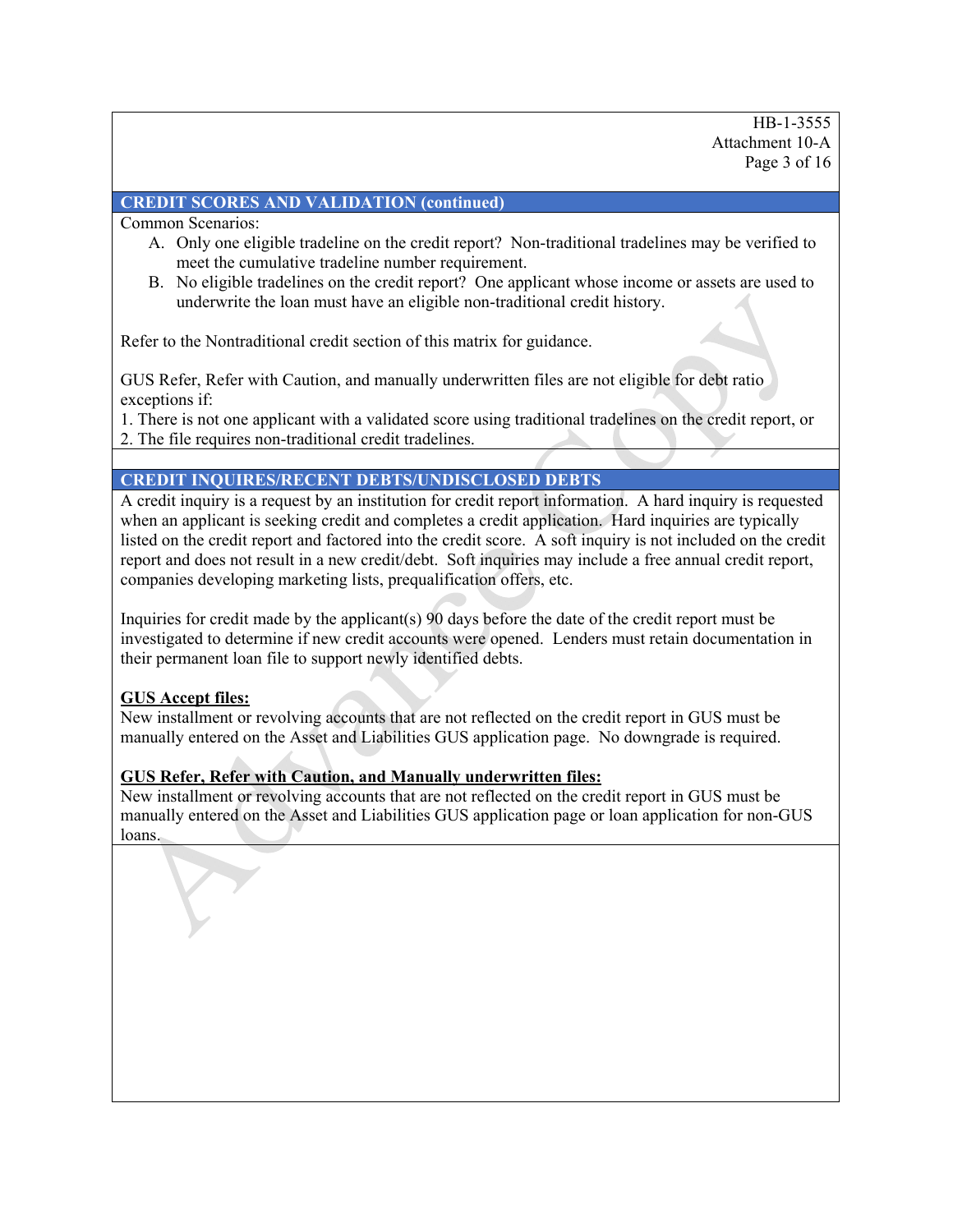HB-1-3555 Attachment 10-A Page 4 of 16

#### **CREDIT EXCEPTIONS**

Credit repayment issues do not always reflect an inability or unwillingness to meet financial obligations. When evidence of significant derogatory credit is present, lenders may consider extenuating circumstances and determine if the applicant is creditworthy. The lender's underwriter must use prudent underwriting judgment to evaluate loan requests that include significant derogatory credit. Refer to guidance in this Chapter to determine if a credit exception is required.

## **GUS Accept files - No credit exception required:**

GUS has determined the credit is an acceptable risk. Confirm the Declarations on the loan application are accurate. No credit exception is required.

#### **GUS Refer, Refer with Caution, manually underwritten files:**

The credit exception must include the lender's documented rationale on the underwriting transmittal summary or similar underwriting form. The rationale must meet the following:

- The circumstances that led to the derogatory credit were temporary in nature, beyond the applicant's control, and due to the current employment/financial/health of the household are unlikely to recur. Examples include but are not limited to: temporary loss of job/unemployment, delay or reduction in benefits, illness, divorce, dispute over payment for defective goods or services, etc.;
- The approved lender must explain their rationale for issuing the credit exception (identified compensating factors, etc.) and why the applicant(s) remains an acceptable credit risk; and
- The applicant must provide documentation to the approved lender for their permanent loan file that supports the extenuating circumstances. The documentation is not required to be submitted to USDA.

USDA does not approve the lender's credit exception. Lenders are responsible for their credit decision. Previous USDA losses, delinquent non-tax Federal debts, delinquent child support without repayment arrangements, and ineligible CAIVRS results are not eligible for lender approved credit exceptions.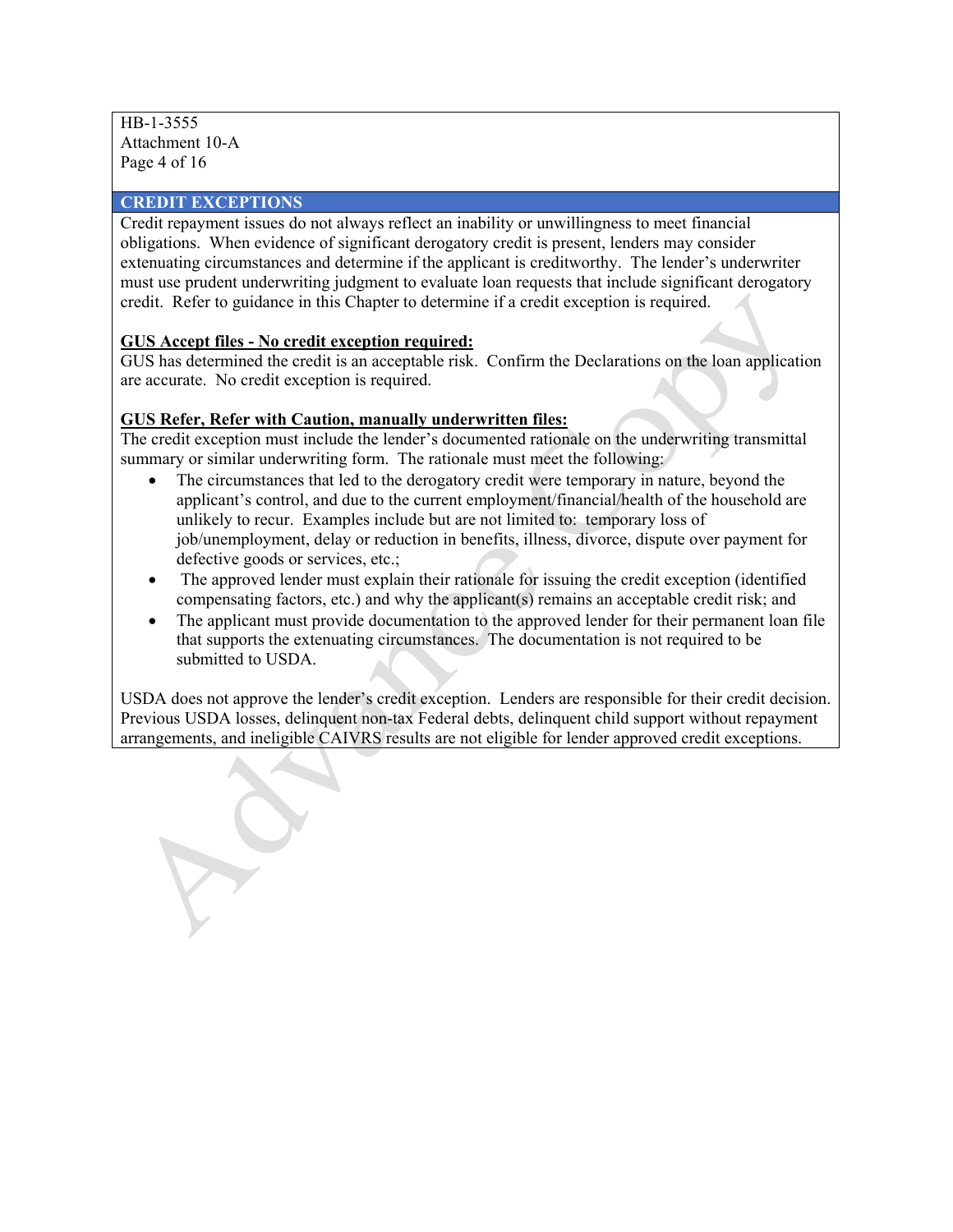HB-1-3555 Attachment 10-A Page 5 of 16

#### **NON-TRADITIONAL CREDIT**

Applicants that do not have the required traditional credit history, a validated credit score, or no credit score may document their willingness to pay debt obligations through alternate sources. The use of a non-traditional credit history is not a reason to deny a loan.

**Applicants with a 12-month Verification of Rent (VOR):** Two tradelines are required: The VOR plus one additional tradeline. This tradeline must be an eligible traditional tradeline from the credit report with a 12-month history or an eligible non-traditional tradeline.

**Applicants with no rent history:** Three tradelines are required. Tradelines may be a combination of traditional tradelines from the credit report with 12-month history or eligible non-traditional tradelines.

Non-traditional credit may be documented as 1. A Non-Traditional Mortgage Credit Report (NTMCR), 2. Self-Reported tradelines on a traditional credit report, or 3. Evidence from third party verifications, canceled checks, money order receipts, electronic payments, payment histories from the creditor/company, bank statements that clearly identify debit payments for the service/product, etc.

An eligible non-traditional tradeline must have a 12-month history and cannot have been closed more than 6 months prior to loan application. Examples of acceptable non-traditional credit sources include but are not limited to:

- Rent or housing payments
- Utility services: gas, electric, water, land-line telephone service, or cable TV (services should not be included in rent payments)
- Insurance payments: automobile, life, household, renter's insurance, medical supplements. Premiums paid through payroll deduction for employee offered coverage of plans are ineligible. Premiums paid quarterly or annually are acceptable when the payment(s) provide 12 months of coverage.
- Childcare: licensed childcare providers may provide documentation to support the date of enrollment, dates of fees paid, etc. Bank statements to support cash withdraws or handwritten receipts are not acceptable.
- School tuition
- Payments to local stores (car dealerships, department/furniture/appliance stores, specialty stores)
- Payments for uninsured portions of medical bills
- Internet or cell phone services
- Automobile leases
- Personal loans with repayment terms in writing, supported with canceled checks, money order receipts, or electronic payment receipts
- 12 month documented history of savings that demonstrate regular deposits which equal three months of proposed mortgage (PITI) payments that will be retained as cash reserves postclosing
- Any other reference that gives insight into the applicant's willingness to make periodic payments on a regular basis for recurring credit obligations.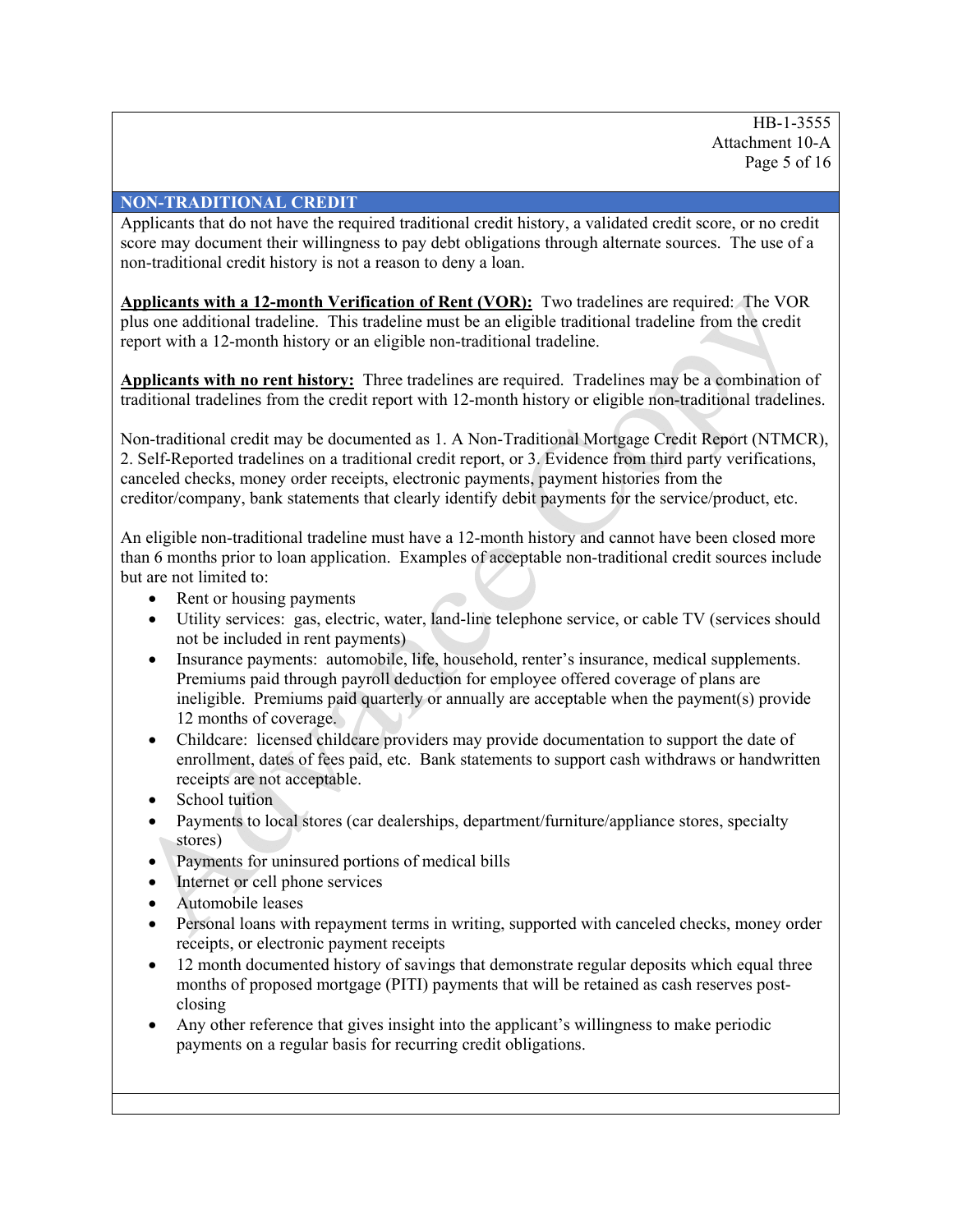HB-1-3555 Attachment 10-A Page 6 of 16

#### **NON-TRADITIONAL CREDIT (continued)**

Child support, alimony, garnishments, court ordered debts, monthly subscription services, gym memberships, pre-paid services, etc. are not eligible non-traditional credit tradelines.

Applicant's that utilize nontraditional credit to qualify for a guaranteed loan are not eligible for debt ratio waivers.

#### **RECENT/UNDISCLOSED DEBTS/INCREASED BALANCE OF EXISTING DEBTS IDENTFIED AFTER A CONDITIONAL COMMITMENT IS ISSUED**

Lenders may discover new debt(s)/increased payments of existing debts/etc. after USDA issues a Conditional Commitment (Form 3555-18/18E) but prior to loan closing. These debts/payment amounts were not part of the loan application submitted to USDA. Examples of these debts include but are not limited to: installment debts, revolving credit lines, real estate taxes, final homeowner's insurance premiums, etc.

#### **Cumulative debt amount of \$50 or less:**

When the additional monthly amount(s) of the new/increased debt(s) does not exceed \$50, the lender may retain the issued Conditional Commitment. The lender must retain all documentation to support the new/increased debt(s) and payment(s) in the permanent loan file. No further action is required.

#### **Cumulative debt amount \$51 or more:**

Lenders must request the GUS loan to be released by USDA. Lenders must enter the new/increased debt(s) and payment amount(s). The lender must retain all documentation to support the data entries. A new preliminary underwriting submission must be completed to confirm the GUS underwriting recommendation. Lenders must upload documentation as applicable and complete a new final underwriting submission to USDA. USDA will issue a new Conditional Commitment. Lenders cannot not close loans without a valid Conditional Commitment.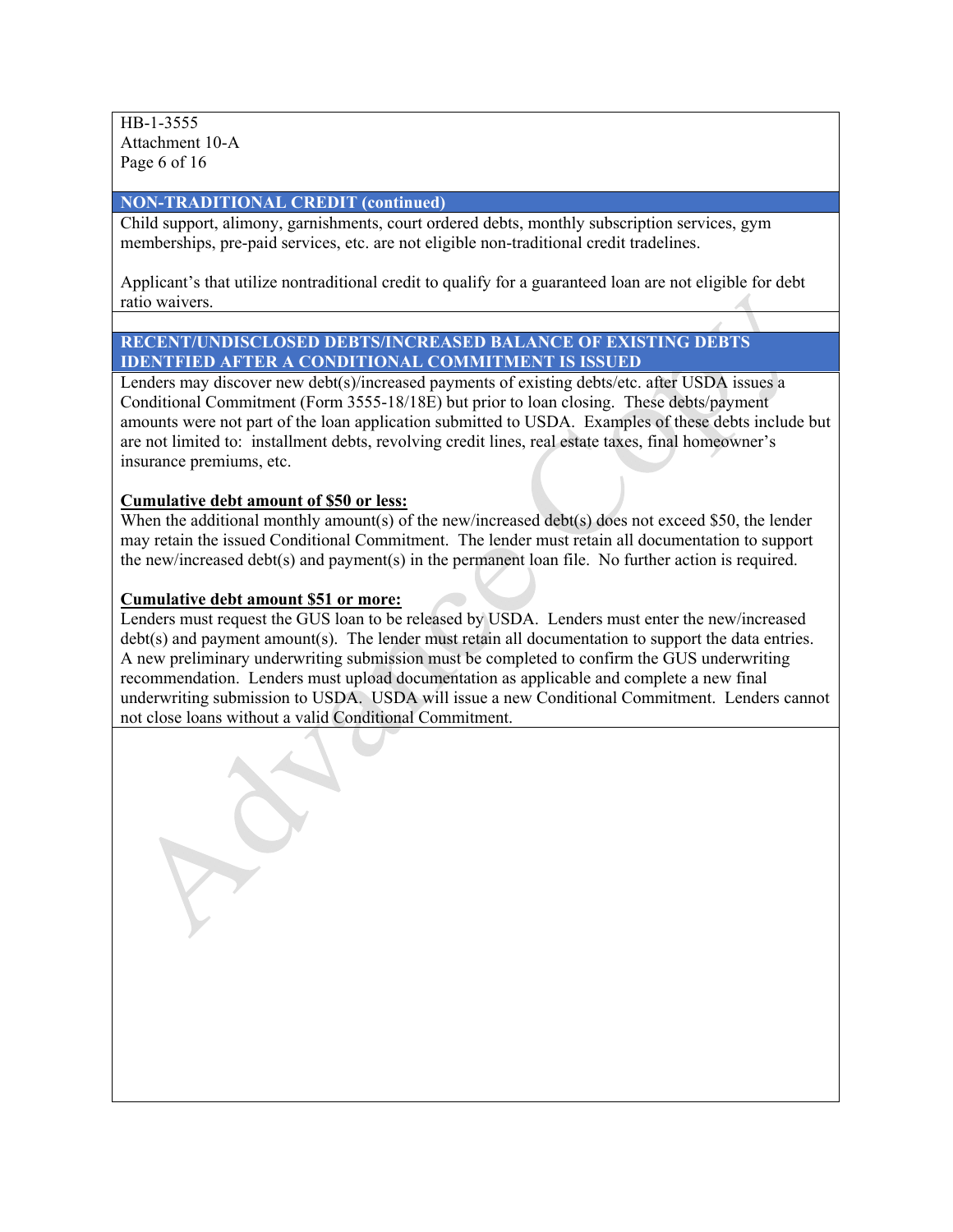HB-1-3555 Attachment 10-A Page 7 of 16

# **CREDIT ACCOUNTS AND ADVERSE CREDIT**

## **AUTHORIZED USER ACCOUNTS (AU)**

An authorized user is a person who has permission to use another person's credit card/line of credit but is not legally responsible for payment of the debt.

Lenders are not required to include monthly payments for an AU account in an applicant's debt ratio. A closed AU account requires no consideration. An AU account that is classified as "terminated" is considered a closed tradeline.

Lenders may continue to include the monthly debt at their discretion if they determine the applicant is making the payment.

AU accounts and credit score validation for GUS Refer, Refer with Caution, and manually underwritten loans is addressed in the Credit Scores and Validation section.

## **CHAPTER 7 BANKRUPTCY (BK)**

Chapter 7 of Title 11 of the U.S. bankruptcy code controls the process of asset liquidation. A trustee is appointed to liquidate nonexempt assets to pay creditors. After the proceeds are exhausted, the remaining debt is discharged.

A Chapter 7 BK discharged or dismissed more than 36 months at the time of loan application is not considered adverse credit.

## **GUS Accept files:**

GUS may render an Accept underwriting recommendation for loan files that have been discharged from Chapter 7 BK less than 36 months. No credit exception is required.

## **GUS Refer, Refer with Caution, and manually underwritten files:**

The approved lender may determine the applicant(s) is creditworthy when their Chapter 7 BK has been discharged less than 36 months. A credit exception must be documented and submitted with the loan file. Refer to the Credit Exception section for guidance.

## **Chapter 7 BK that includes a mortgage:**

If the Chapter 7 BK absolved a mortgage debt, the applicant is not legally liable to repay unless the debt was reaffirmed. Foreclosure action post BK discharge is against the property, not the applicant, to allow the lender to obtain title. However, until the property is fully titled to the lender, the applicant remains responsible for real estate taxes, home insurance premiums, HOA fees, special assessments, and similar debts. Include applicable items in the debt ratio unless evidence confirms the applicant is no longer in ownership. Lenders must retain documentation in their permanent loan file.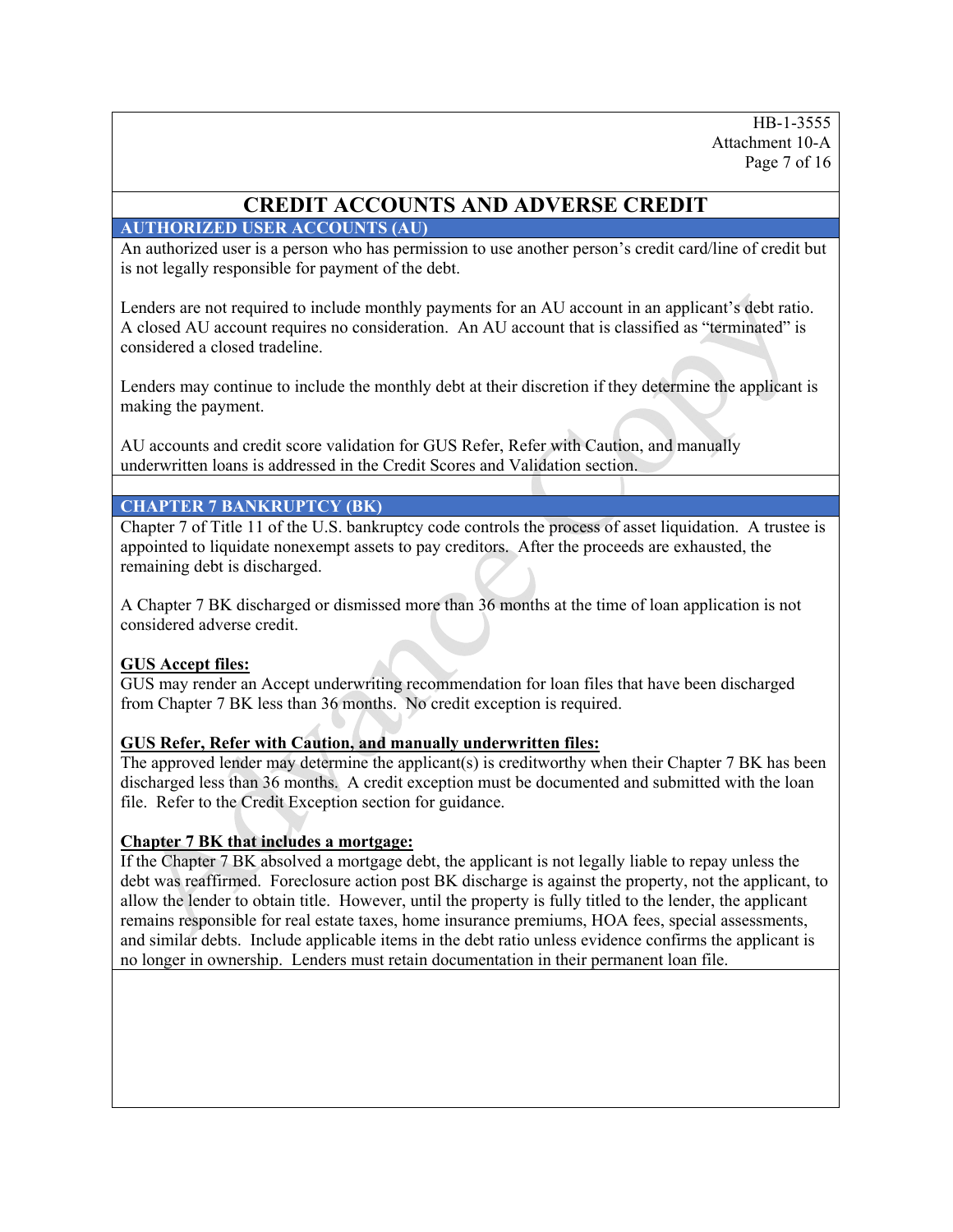HB-1-3555 Attachment 10-A Page 8 of 16

## **CHAPTER 12 OR 13 BANKRUPTCY (BK)**

Chapter 12 and 13 U.S. bankruptcy proceedings allow the debtor to reorganize their finances and debt payments under the supervision and approval of the court. An impartial trustee consolidates the debt and distributes money to each creditor.

## **Plan in Progress - GUS Accept files:**

Confirm all payments for the Chapter 12 or 13 BK are included on the Asset and Liabilities application page. GUS may render an Accept underwriting recommendation. No downgrade is required due to the manual entry of the monthly BK payment. No credit exception is required.

## **Plan in Progress - GUS Refer, Refer with Caution, and manually underwritten files:**

An applicant with a Chapter 12 or 13 BK in progress must meet the following:

- Lender must document 12 months of debt restructure plan has elapsed;
- All required payments have been made on time; and
- The applicant has written permission from the bankruptcy court/trustee to enter into a mortgage transaction. If the bankruptcy court/trustee does not review or issue permissions, the creditor may determine if the applicant is an acceptable credit risk.

Confirm all payment amounts for the Chapter 12 or 13 BK are included on the Asset and Liabilities application page in GUS or on the loan application. No credit exception is required.

## **Completed Plan - GUS Accept files:**

No credit exception is required.

# **Completed Plan - GUS Refer, Refer with Caution, and manually underwritten file:**

No credit exception is required.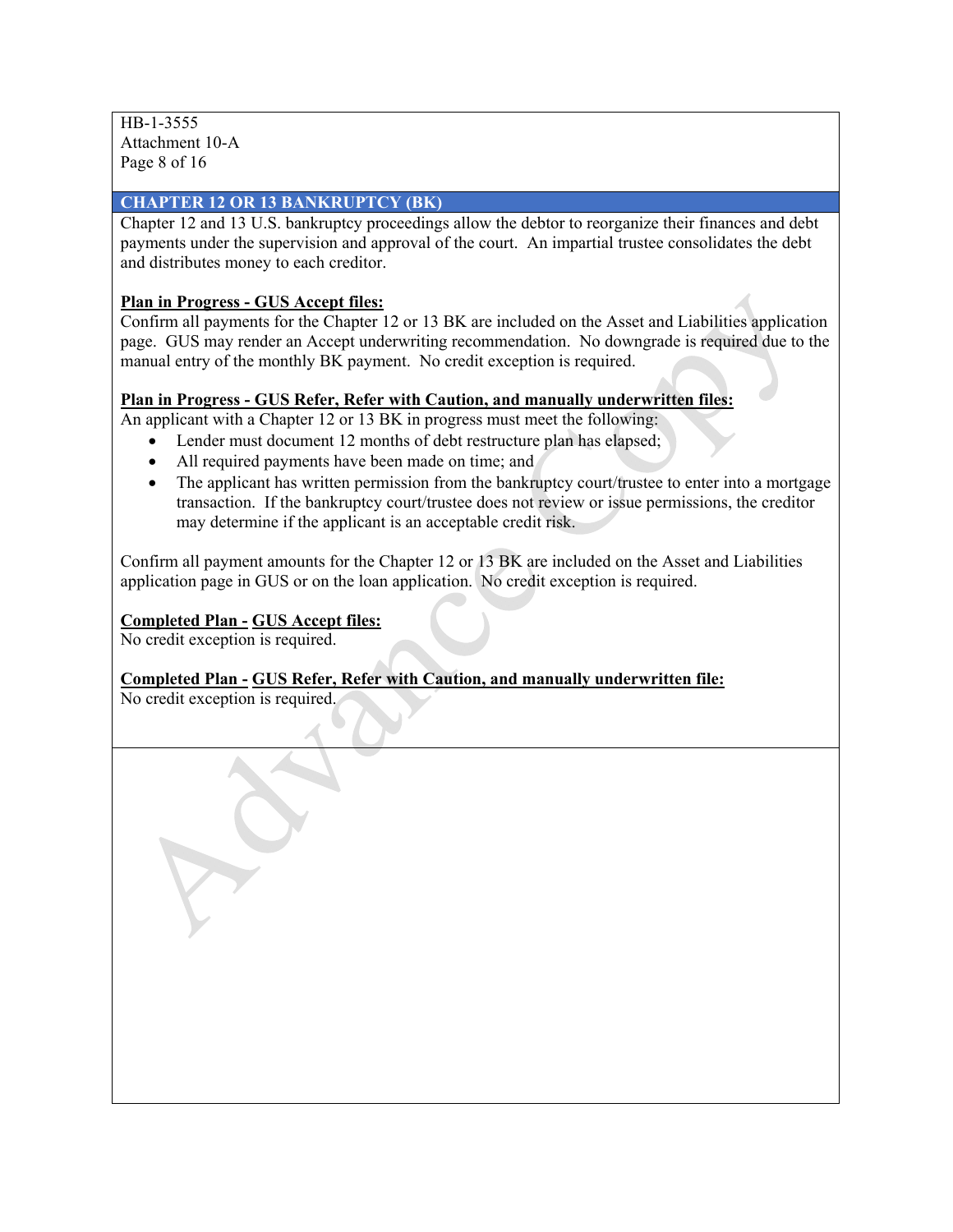## **CHARGE-OFFS**

A charge-off is a debt that was determined unlikely to be collected by the creditor due to substantial delinquency. Creditors may sell the debt to a collection company or pursue a judgment against the borrower if the statute of limitations has not expired to collect the debt. This adverse credit is reflected in the credit score.

The approved lender's underwriter must review all charge-off accounts and determine if the applicant(s) is an acceptable credit risk, regardless of GUS underwriting recommendation. USDA does not require charge-off accounts to be paid.

If the applicant has a repayment plan with the creditor for a charged off debt, include the payment in the Asset and Liabilities GUS application page or on the loan application.

## **GUS Accept files:**

No credit exception is required.

## **GUS Refer, Refer with Caution, and manually underwritten files:**

No credit exception is required.

## **COLLECTIONS**

A collection is a debt that has been assigned/sold to a third-party debt collection agency due to negligent payment of the borrower. This adverse credit is reflected in the credit score.

The approved lender's underwriter must review all collection accounts and determine if the applicant(s) is an acceptable credit risk, regardless of GUS underwriting recommendation. USDA does not require medical collection accounts to be paid.

If the cumulative total of all non-medical collections exceeds \$2,000, the following options will apply:

- 1. Require payment in full of these accounts prior to loan closing;
- 2. Use an existing repayment agreement or require payment arrangements be made with documentation from the creditor and include the monthly payment; or
- 3. Include 5 percent of the outstanding balance as the monthly liability amount, no further documentation required.

All open collections must be listed on the Asset and Liabilities GUS application page and loan application.

## **GUS Data Entry:**

- Collections that will be paid by loan closing should select the "Pay by Close" checkbox.
- If the collection is not required to be paid in full, the lender should select the "Omit" checkbox. Lenders must complete the "Notes" section to state why the debt will be omitted from ratio consideration.
- If a repayment agreement has a specified monthly payment, include that amount. Do not enter "\$1.00" in the monthly payment data field unless this is a documented repayment amount.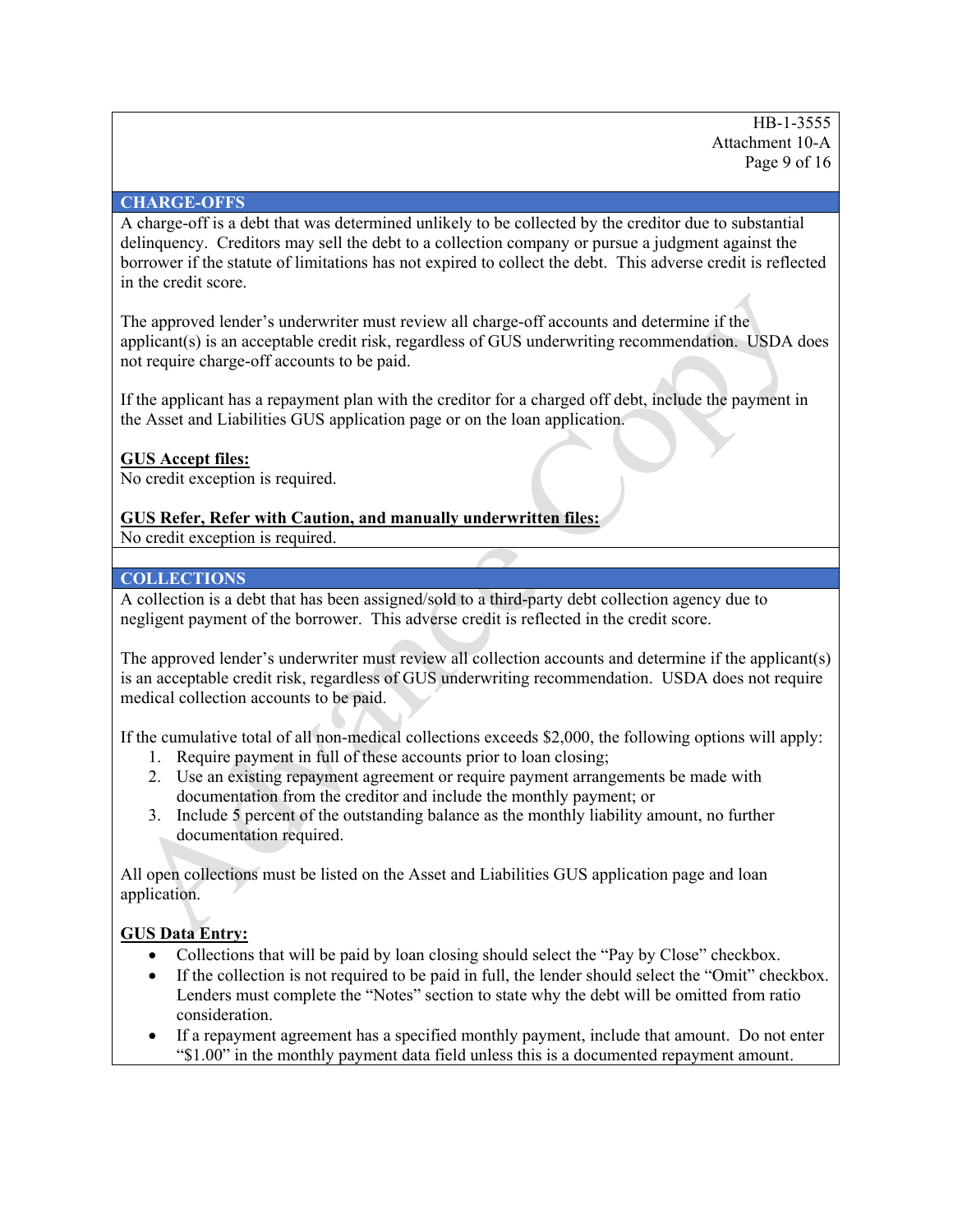HB-1-3555 Attachment 10-A Page 10 of 16

#### **COLLECTIONS (continued)**

## **GUS Accept files:**

No credit exception is required.

#### **GUS Refer, Refer with Caution, and manually underwritten files:**

No credit exception is required.

#### **CONSUMER CREDIT COUNSELING - DEBT MANAGEMENT PLANS**

Credit counseling provides guidance and support to consumers which may include assistance to negotiate with creditors on behalf of the borrower to reduce interest rates, late fees, and agree upon a repayment plan. The credit score will reflect the degradation of credit due to participation in this plan. Credit accounts that are included in the repayment plan may continue to report as delinquent or as late pays. This is typical and will not be considered as recent adverse credit. Lenders must retain documentation to support the accounts included in the debt management plan and the applicable monthly payment. Lenders must include the monthly payment amount due for the counseling plan in the monthly liabilities.

The following must be documented and retained in the lender's permanent loan file:

- One year of the payment period of the debt management plan has elapsed;
- All payments have been made on time; and
- Written permission from the counseling agency to recommend the applicant as a candidate for a new mortgage loan debt. If the counseling agency does not review or issue permissions, the creditor may determine if the applicant is an acceptable credit risk.

#### **GUS Accept files:**

No credit exception is required.

#### **GUS Refer, Refer with Caution, and manually underwritten files:**

No credit exception is required.

#### **DELINQUENT COURT ORDERED CHILD SUPPORT**

An applicant that is delinquent on court ordered child support is ineligible for a guaranteed loan unless the applicant has an approved repayment agreement in place with three timely payments made prior to loan closing, the arrearage is paid in full prior to loan closing, or a release of liability is documented.

#### **DELINQENT FEDERAL NON-TAX DEBT**

A non-tax Federal debt is a debt owed to the U.S. Federal Government other than Federal income taxes. Federal debts are typically discovered when the lender reviews the Credit Alert Verification Reporting System (CAIVRS) result, credit report, public records, or equivalent.

An applicant with a delinquent Federal non-tax debt is ineligible until the debt is paid in full or a release of liability is documented.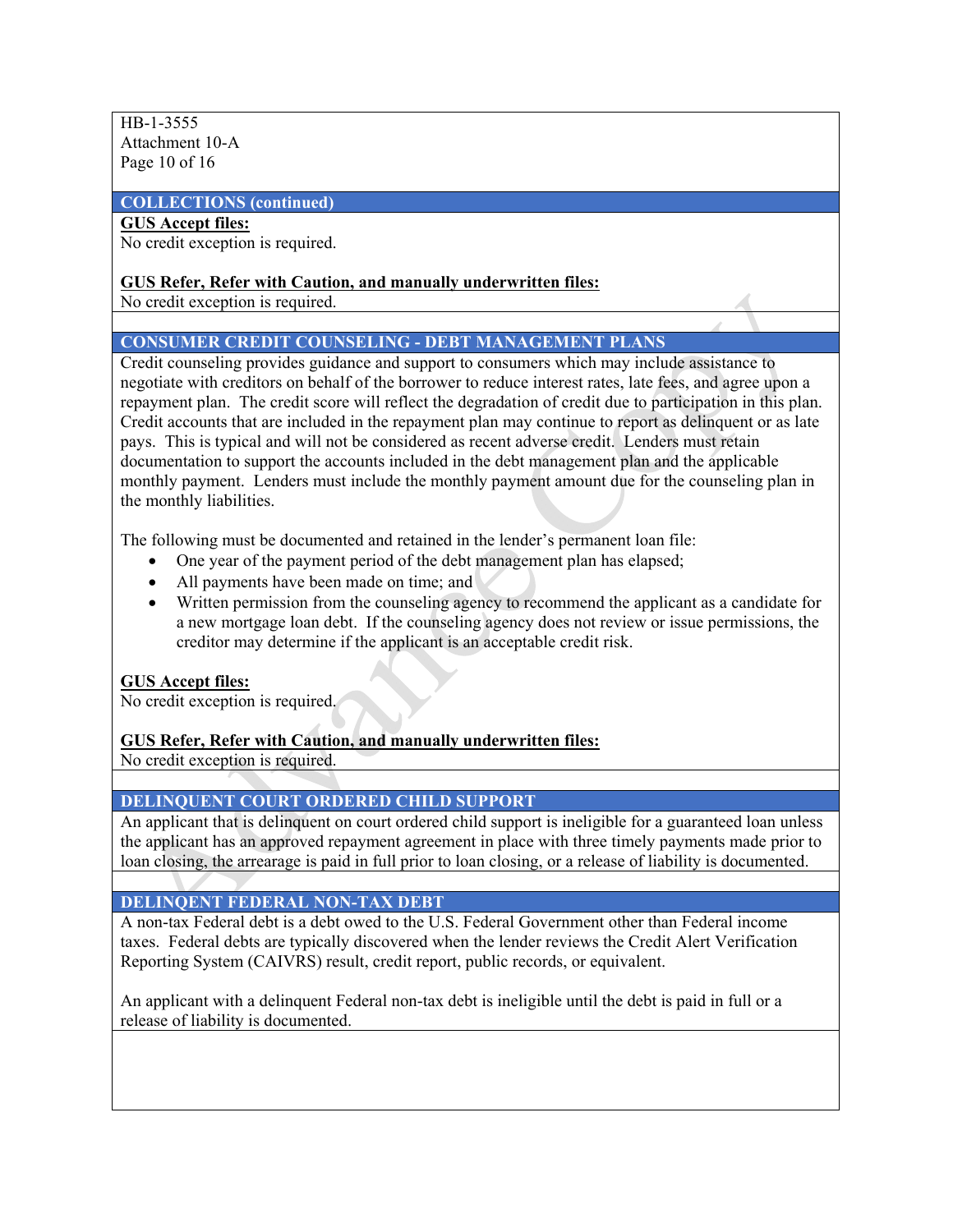HB-1-3555 Attachment 10-A Page 11 of 16

#### **FEDERAL TAXES**

Federal taxes are due each year on the date determined by the Internal Revenue Service (IRS). Tax payers who owe taxes and do not pay in full by the filing date are determined delinquent by the IRS.

## **Repayment Plans:**

An applicant with delinquent Federal tax debt is ineligible unless they have a repayment plan approved by the IRS. A minimum of three timely payments must have been made. Timely is defined as payments that coincide with the approved IRS repayment agreement. The applicant may not prepay a lump sum at one time to equal three monthly payments to meet this requirement. The lender must retain evidence of the repayment agreement and payment history in their permanent file. No credit exception is required.

## **Approved Extension:**

An IRS approved extension to file a tax return does not grant the applicant additional time to pay their taxes due. Applicants must pay their estimated income tax due by the IRS filing date or they are determined delinquent by the IRS. An applicant that has owed taxes on previous filed return(s) exhibits a pattern of taxes due, therefore an estimated tax payment must be made to the IRS by the specified deadline. The applicant may file their return at a later date and remain eligible for a guaranteed loan.

An applicant that has received tax refunds for previous filed return(s) may remain eligible with no estimated tax payment due to the IRS because they would not be determined delinquent. The applicant will remain eligible for a guaranteed loan.

## **Failure to File:**

Applicant's that are required to file taxes but have failed to do so for the current or previous years by required IRS due dates without approved extensions and/or required tax payments as determined by the IRS are ineligible.

## **DISPUTED ACCOUNTS: NON-DEROGATORY**

A disputed account occurs when the applicant questions the validity of a transaction registered to the account. When a dispute is submitted to a creditor, a review is completed to determine if the debt continues to be due from the applicant. Most disputes are reviewed and finalized within 90 days.

## **GUS Accept files:**

A GUS Accept recommendation may be retained if the following are met:

- The disputed tradeline has a zero balance;
- The disputed tradeline states "paid in full" or "resolved" on the credit report;
- The disputed tradelines are 24 months or greater;
- The disputed tradeline is current and paid as agreed;
- The payment stated on the credit report is included in the monthly debts;
- A documented payment from the creditor is included in the monthly debts; or
- Five percent of the stated account balance on the credit report is included in the monthly debts.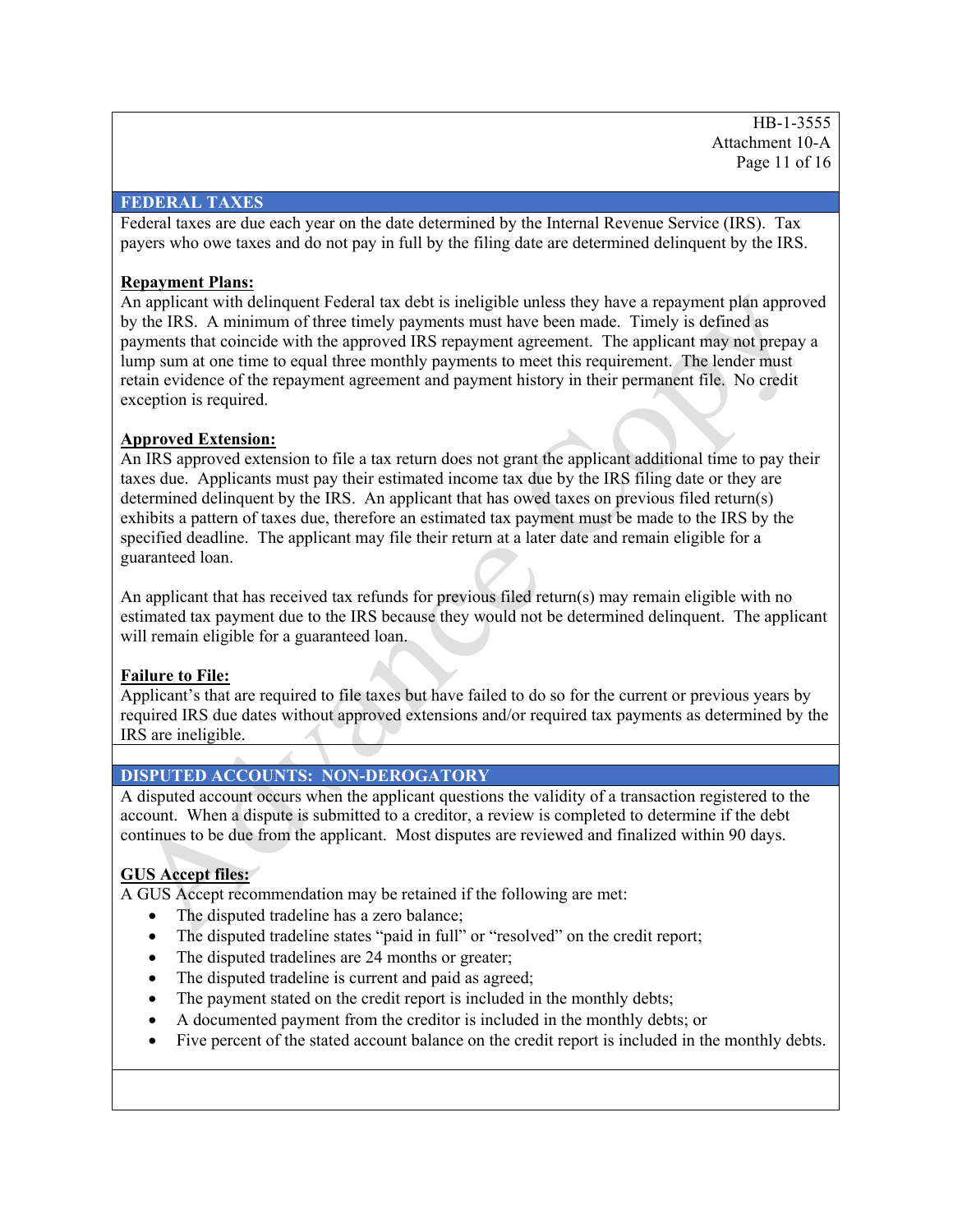HB-1-3555 Attachment 10-A Page 12 of 16

## **DISPUTED ACCOUNTS: NON-DEROGATORY (continued)**

## **GUS Refer, Refer with Caution, and manually underwritten files:**

The applicant must provide the lender with applicable documentation to support the reason and basis of their dispute with the creditor. Lender's must determine the impact of the disputed account on the repayment of the proposed mortgage debt.

Each account must include: 1. The payment stated on the credit report, 2. Five percent of the balance of the account, or 3. A lesser amount documented from the creditor. No credit exception is required.

## **DISPUTED ACCOUNTS: DEROGATORY**

Disputed derogatory accounts that must be considered are non-medical collections and accounts with late payments in the last 24 months.

For all loan types/underwriting recommendation, the lender may exclude the following:

- Disputed medical accounts/collections;
- Charged off accounts;
- Disputed derogatory accounts that are the result of identity theft, credit card theft, or unauthorized use when evidence (police report, attorney correspondence, creditor statement) is provided to support the applicant's explanation; or
- Accounts of a non-purchasing spouse in a community property state.

## **GUS Accept files:**

GUS Accept files with less than \$2,000 in disputed derogatory accounts will require the lender to determine if the disputed accounts may impact the applicant's ability to repay the proposed mortgage obligation. Each account (excluding those listed above) must include a minimum monthly payment of: 1. The payment stated on the credit report, 2. Five percent of the balance of the account, or 3. A lesser amount documented from the creditor. No credit exception is required.

A GUS Accept must be downgraded to a Refer when the applicant has \$2,000 or more collectively in disputed derogatory accounts (excluding those listed above) in the last 24 months.

#### **Refer, Refer with Caution and manually underwritten files:**

The lender must analyze the potential impact to the applicant's ability to repay the proposed mortgage debt with disputed derogatory accounts. Each account (excluding those listed above) must include a minimum monthly payment of: 1. The payment stated on the credit report, 2. Five percent of the balance of the account, or 3. A lesser amount documented from the creditor. No credit exception is required.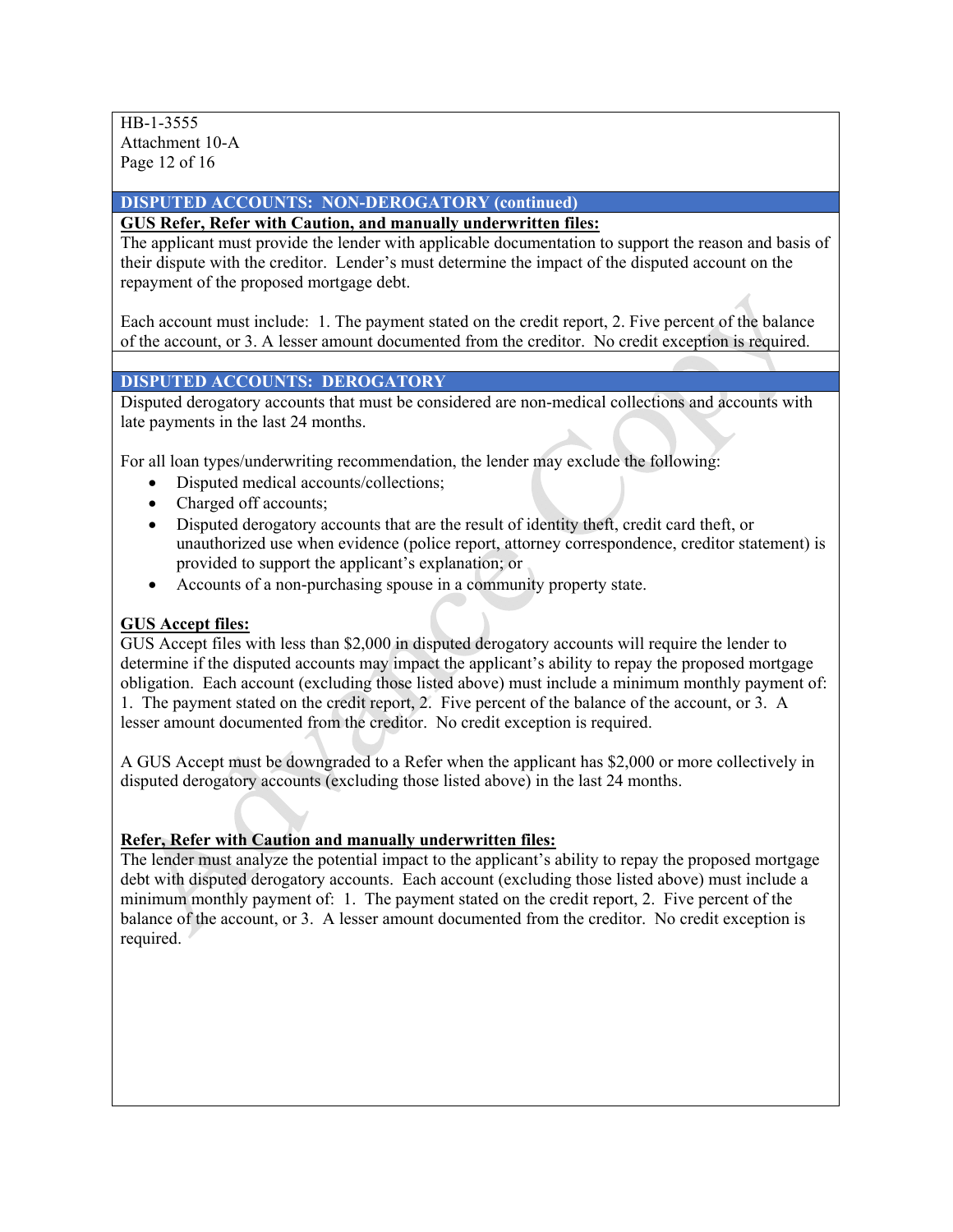HB-1-3555 Attachment 10-A Page 13 of 16

#### **GARNISHMENTS**

A garnishment is a legal process that instructs a third party to deduct payments directly from a debtor's wage or bank account for defaulted payments. A garnishment may be deducted by the debtor's employer and disclosed on earnings statements.

Garnishments must be included in the debt ratio. Garnishments manually added to the Asset and Liabilities GUS application page will not result in a manual downgrade of a GUS Accept underwriting recommendation. Review the debt type paid through the garnishment to confirm the applicant remains eligible for a guaranteed loan.

#### **NON-FEDERAL JUDGMENT**

A judgment is a formal decision made by a court following a lawsuit. The judgment is a legally enforceable court order which could result in various methods to collect the debt.

Court ordered judgments must be paid in full or have evidence of three timely payments have been made per an agreement with the creditor. Include the monthly payment (if applicable) in the debt ratio. A GUS Accept file is not required to be downgraded due to the manual entry of the payment.

If applicable, the judgments of a non-purchasing spouse (NPS) in a community property state must be paid in full or meet the requirements of this section. No downgrade is required for the manual entry of an NPS debt.

Confirm the Declarations in GUS and/or the loan application accurately reflects the presence of a judgment.

#### **NON-PURCHASING SPOUSE DEBTS (NPS)**

Lenders must follow applicable community property state (CPS) lending laws when the applicant(s) and/or property reside in a CPS. The credit history of the NPS is not a reason to deny a loan application.

GUS retrieves credit reports for the applicant(s). Therefore, the credit report for an NPS must be obtained outside of GUS and uploaded as a document with a complete loan submission. Lenders must manually enter the debts of an NPS as required by law. Lenders must complete the "Notes" data field to reflect "NPS debt" as applicable. A GUS Accept file is not required to be downgraded due to the manual entry of NPS debts. NPS debts must be entered on the loan application for a manually underwritten loan as applicable.

CPS's include: Arizona, California, Idaho, Louisiana, Nevada, New Mexico, Texas, Washington, and Wisconsin. Puerto Rico and several Indian jurisdictions allow community property ownership. Alaska is an opt-in CPS. Property is separate unless both parties agree to make it community property through a community property agreement or trust.

Lenders are responsible to know CPS laws and requirements for the treatment of NPS debts.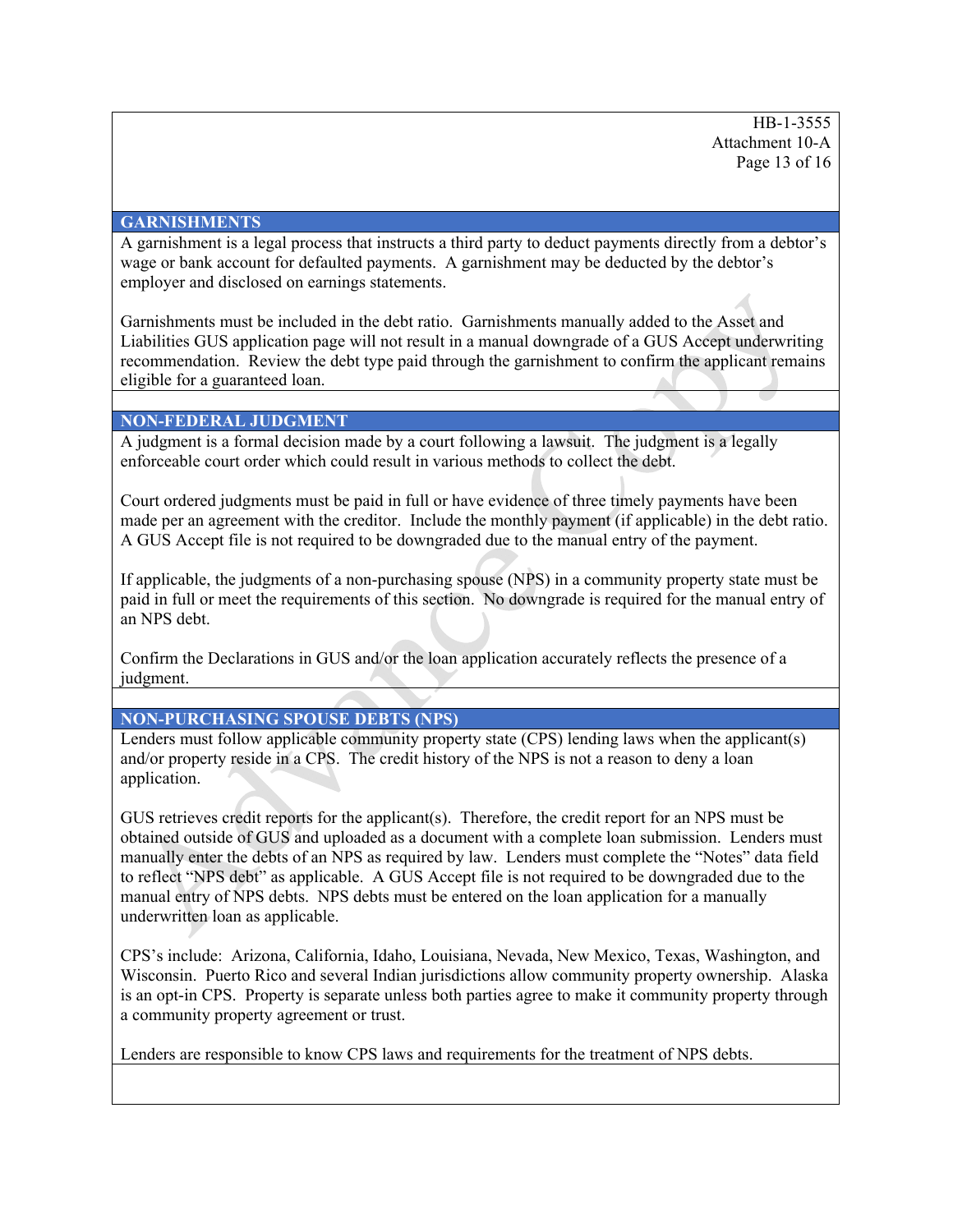HB-1-3555 Attachment 10-A Page 14 of 16

#### **DEED-IN-LIEU (DIL)**

A deed-in-lieu of foreclosure allows the borrower to convey or deed all interest in a property to the lender to satisfy a loan in default and avoid foreclosure. The DIL will be reflected in the applicant's credit score and public records. Lenders must confirm the Declarations in GUS and/or on the loan application are completed accurately.

A DIL recorded 36 months prior to the date of loan application is not adverse credit.

## **GUS Accept files:**

No downgrade or credit exception required.

## R**efer, Refer with Caution, and manually underwritten loan files:**

A credit exception is required for a DIL in the previous 36 months prior to loan application.

An applicant that has a DIL recorded post-divorce/filed legal separation agreement and the home was awarded to the ex-spouse/remaining party may document the loan was paid as agreed prior to date of divorce decree/legal separation agreement. The payment history on the credit report or other documentation from the loan servicer/lender may be retained to confirm eligibility.

## **FORECLOSURE OR REPOSSESSION**

A foreclosure is the legal process by which a lender takes control of a property, evicts the homeowner (if necessary), and sells the home to attempt to satisfy the mortgage debt. The current homeowner(s) is no longer able or willing to make agreed upon mortgage payments as stipulated in the mortgage contract. Repossessions occur when the borrower cannot or will not remit payment for the collateral secured with the lender. The lender may sell the collateral to satisfy the debt. A deficiency balance may remain. These adverse credit actions will be reflected in the applicant's credit score and public records as applicable. Lenders must confirm the Declarations in GUS and/or on the loan application are completed accurately.

A foreclosure discharged, or a repossession reported 36 months prior to the date of loan application is not adverse credit.

#### **GUS Accept files:**

No credit exception is required.

**Refer, Refer with Caution, and manually underwritten loan files:** 

A credit exception is required when the applicant has a foreclosure discharged or a repossession reported in the previous 36 months prior to loan application.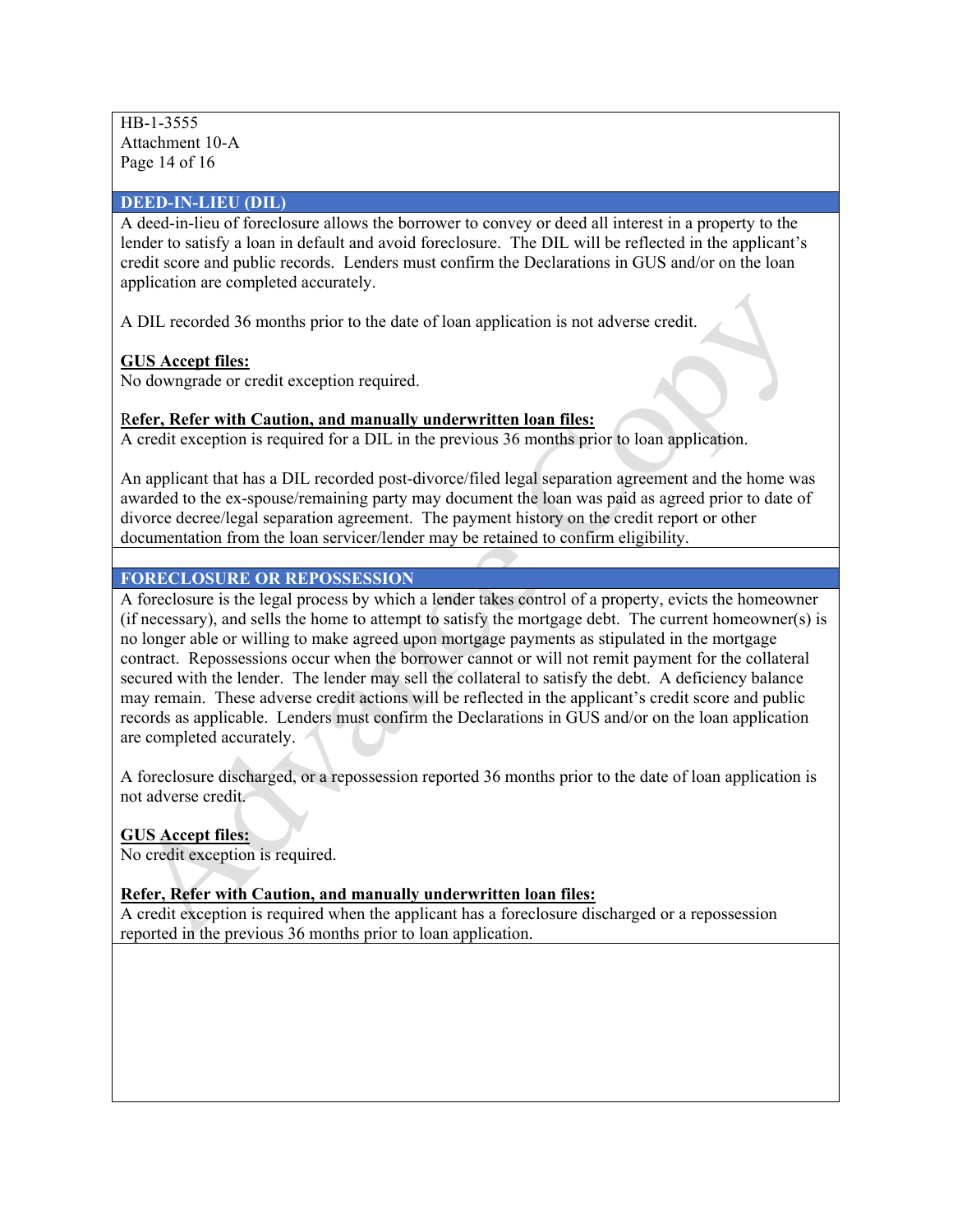HB-1-3555 Attachment 10-A Page 15 of 16

#### **FORECLOSURE OR REPOSSESSION (continued)**

An applicant that has a foreclosure discharged or a repossession reported post-divorce/filed legal separation agreement and the home was awarded to the ex-spouse/remaining party may document the loan was paid as agreed prior to date of divorce decree/legal separation agreement. The payment history on the credit report or other documentation from the loan servicer/lender may be retained to confirm eligibility.

USDA considers the loss of a timeshare adverse credit of a long-term obligation and not a foreclosure. This loss will be reflected in the credit score. Lenders must review the applicant's credit history to determine if they are an acceptable credit risk. No credit exception is required for the loss of a timeshare.

#### **SHORT SALE**

A short sale allows a homeowner to sell their property for less than the balance due on the mortgage. All sales proceeds go to the lender. The lender will either forgive the difference owed or a deficiency judgment may be obtained to require the borrower to repay the lender all or part of the remaining balance. The short sale will be reflected in the applicant's credit score and public records. Lenders must confirm the Declarations in GUS and/or the loan application are completed accurately.

A short sale closed 36 months prior to the date of loan application is not adverse credit.

#### **GUS Accept files**

No credit exception is required.

#### **Refer, Refer with Caution, and manually underwritten loan files**

A credit exception is required when the applicant has a short sale closed 36 months prior to loan application.

An applicant that has a short sale closed post-divorce/recorded legal separation agreement and the home was awarded to the ex-spouse/remaining party may document the loan was paid as agreed prior to date of divorce decree/legal separation agreement. The payment history on the credit report or other documentation from the loan servicer/lender may be retained to confirm eligibility.